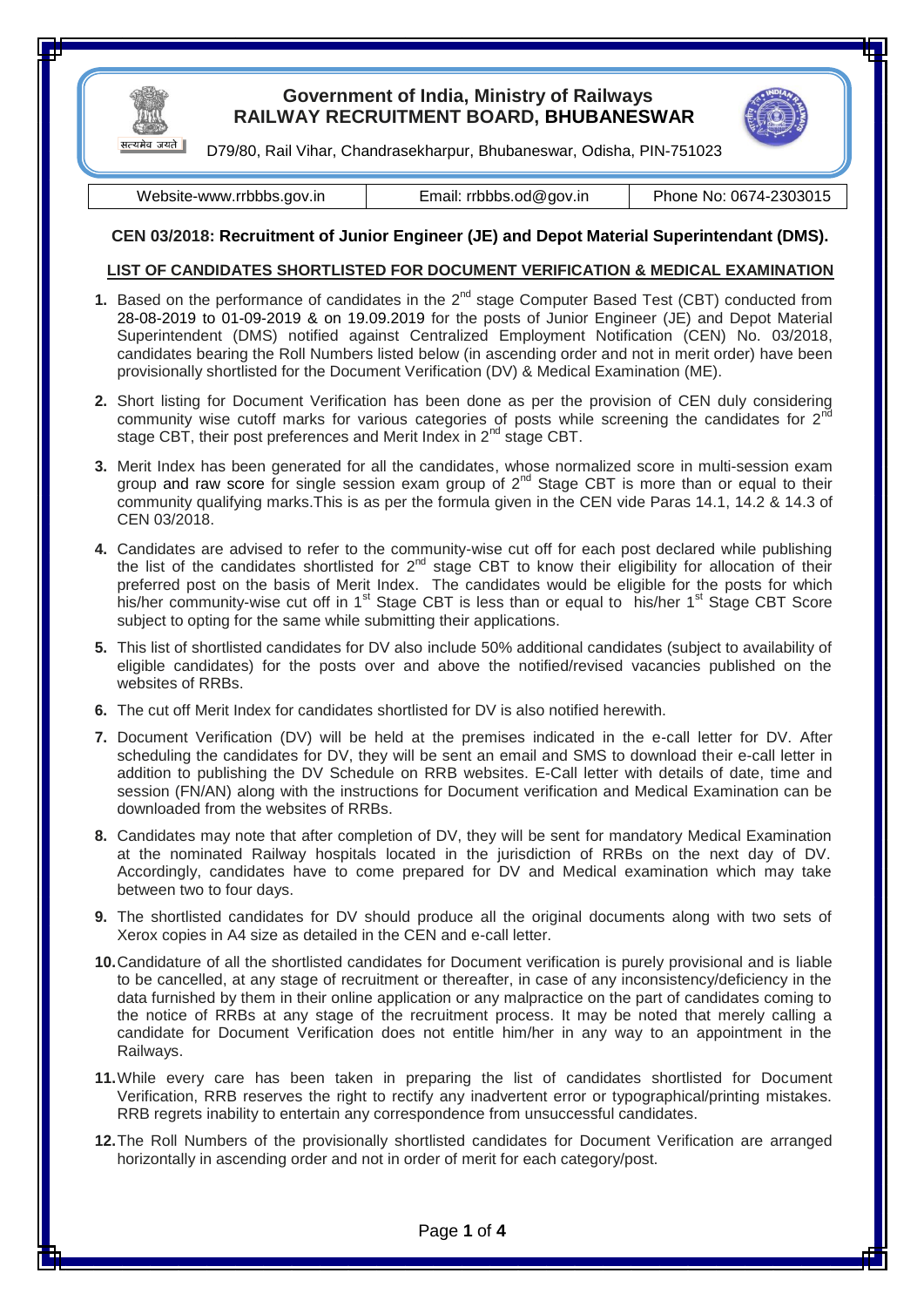- **13.**Regarding Medical Examination, candidates are advised that after completion of DV, medical examination will be carried out by Railway Hospital/Health Unit. Candidates have to pay the prescribed medical fee of Rs. 24/- only. There are no other charges to be paid to the Hospitals/Health Unit for the medical examination. In rare cases, where the investigation like CT Scan, Ultra Sound, tests to rule out refractive eye surgery etc., have to be carried out for which necessary facility is not available in the Railway Hospital/Health Unit, then for such investigation, candidates may have to make the requisite payment to the concerned laboratory/hospital.
- **14.**Candidates may note that all the recruitment related activities by Railways is purely on merit basis only and candidates are not required to make any payment to any authority other than the prescribed Medical Examination fee of Rs.24/-.
- **15.**Important: Beware of the touts who may misguide the candidates with false promises of getting them selected for the job on illegal consideration. The recruitment process in the RRB exams is fully computerized and the selection is based purely on the merit of candidates.

| Combined List of candidates shortlisted for DV for the posts of JE & DMS: |                 |                 |                 |                 |  |  |  |  |  |  |  |
|---------------------------------------------------------------------------|-----------------|-----------------|-----------------|-----------------|--|--|--|--|--|--|--|
| 163811171221130                                                           | 163812293281042 | 163812301311136 | 163812437121054 | 163812437261054 |  |  |  |  |  |  |  |
| 163814203121023                                                           | 163815430211160 | 163816281041028 | 163816281051070 | 163816281071207 |  |  |  |  |  |  |  |
| 163816281081073                                                           | 163816281081164 | 163816281141088 | 163816281181070 | 163816281251091 |  |  |  |  |  |  |  |
| 163816281261173                                                           | 163816281271123 | 163816281281208 | 163816281291045 | 163816281301071 |  |  |  |  |  |  |  |
| 163816281301213                                                           | 163816281311205 | 163816281331005 | 163816281331206 | 163816281341020 |  |  |  |  |  |  |  |
| 163816281351064                                                           | 163816281351142 | 163816282031079 | 163816282091040 | 163816282161057 |  |  |  |  |  |  |  |
| 163816282181093                                                           | 163816282181101 | 163816282191065 | 163816282201035 | 163816282241055 |  |  |  |  |  |  |  |
| 163816282251067                                                           | 163816282281100 | 163816282311044 | 163816282331017 | 163816282331054 |  |  |  |  |  |  |  |
| 163816282341100                                                           | 163816283021030 | 163816283051018 | 163816283131020 | 163816283161083 |  |  |  |  |  |  |  |
| 163816283181102                                                           | 163816283191080 | 163816283211033 | 163816283241088 | 163816283261032 |  |  |  |  |  |  |  |
| 163816283271003                                                           | 163816283291076 | 163816283321096 | 163816284021033 | 163816284031075 |  |  |  |  |  |  |  |
| 163816284041141                                                           | 163816284071074 | 163816284081051 | 163816284101122 | 163816284111088 |  |  |  |  |  |  |  |
| 163816284131115                                                           | 163816284161079 | 163816284171122 | 163816284171156 | 163816284221050 |  |  |  |  |  |  |  |
| 163816284241039                                                           | 163816284241160 | 163816284291158 | 163816284301061 | 163816284321107 |  |  |  |  |  |  |  |
| 163816284321123                                                           | 163816284341080 | 163816284351036 | 163816285021085 | 163816285021131 |  |  |  |  |  |  |  |
| 163816285031121                                                           | 163816285031205 | 163816285051202 | 163816285051269 | 163816285071270 |  |  |  |  |  |  |  |
| 163816285081039                                                           | 163816285081189 | 163816285091096 | 163816285091143 | 163816285101058 |  |  |  |  |  |  |  |
| 163816285131189                                                           | 163816285131209 | 163816285141253 | 163816285151282 | 163816285151313 |  |  |  |  |  |  |  |
| 163816285161087                                                           | 163816285161275 | 163816285171043 | 163816285171082 | 163816285201032 |  |  |  |  |  |  |  |
| 163816285201047                                                           | 163816285201063 | 163816285211164 | 163816285221068 | 163816285221231 |  |  |  |  |  |  |  |
| 163816285231197                                                           | 163816285241037 | 163816285251115 | 163816285251294 | 163816285271042 |  |  |  |  |  |  |  |
| 163816285281127                                                           | 163816285281305 | 163816285291102 | 163816285291105 | 163816285291138 |  |  |  |  |  |  |  |
| 163816285301154                                                           | 163816285311058 | 163816285321048 | 163816285321257 | 163816285331245 |  |  |  |  |  |  |  |
| 163816285341218                                                           | 163816285351093 | 163816286021008 | 163816286041086 | 163816286091030 |  |  |  |  |  |  |  |
| 163816286111099                                                           | 163816286171076 | 163816286181009 | 163816286181094 | 163816286191004 |  |  |  |  |  |  |  |
| 163816286191013                                                           | 163816286191047 | 163816286201071 | 163816286211002 | 163816286231102 |  |  |  |  |  |  |  |
| 163816286261022                                                           | 163816286261067 | 163816286291035 | 163816286321002 | 163816286331034 |  |  |  |  |  |  |  |
| 163816286331100                                                           | 163816286341051 | 163816286351071 | 163816287011121 | 163816287111012 |  |  |  |  |  |  |  |
| 163816287111023                                                           | 163816287111137 | 163816287121028 | 163816287121078 | 163816287151100 |  |  |  |  |  |  |  |
| 163816287171002                                                           | 163816287181044 | 163816287191058 | 163816287191104 | 163816287201104 |  |  |  |  |  |  |  |
| 163816287241126                                                           | 163816287261112 | 163816287271117 | 163816287281012 | 163816287311107 |  |  |  |  |  |  |  |
| 163816287311146                                                           | 163816287321044 | 163816287341078 | 163816435021112 | 163816435031259 |  |  |  |  |  |  |  |
| 163816435041068                                                           | 163816435041217 | 163816435051130 | 163816435051162 | 163816435061228 |  |  |  |  |  |  |  |

**16.**Candidates are advised to regularly visit RRB's official website for the updates.

Page **2** of **4**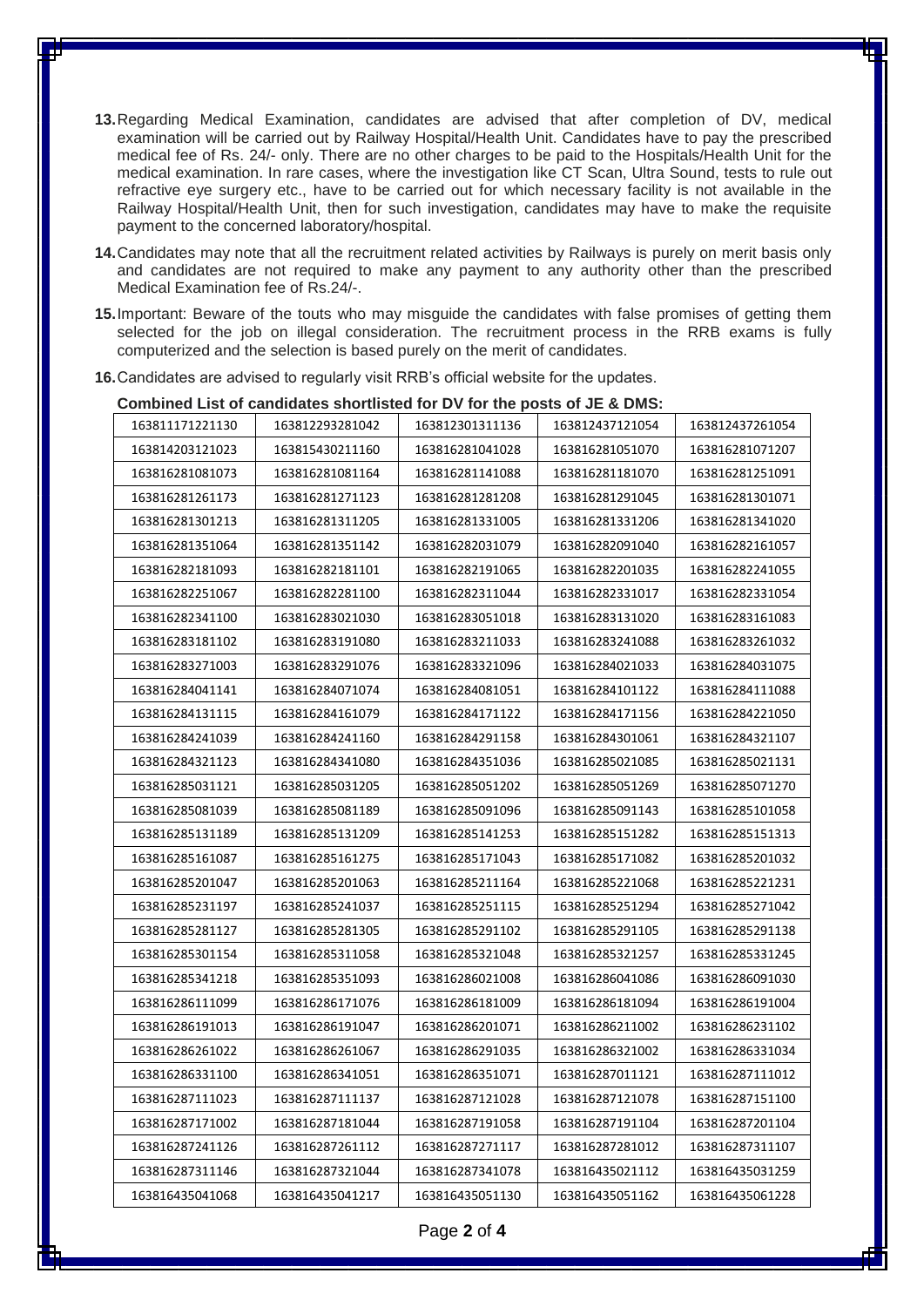| 163816435061294 | 163816435081114 | 163816435081137 | 163816435091054 | 163816435091275 |
|-----------------|-----------------|-----------------|-----------------|-----------------|
| 163816435111297 | 163816435121115 | 163816435131247 | 163816435141009 | 163816435141261 |
| 163816435141292 | 163816435151283 | 163816435161004 | 163816435161033 | 163816435161080 |
| 163816435181288 | 163816435191190 | 163816435201035 | 163816435201233 | 163816435231063 |
| 163816435231067 | 163816435231110 | 163816435231248 | 163816435241050 | 163816435241202 |
| 163816435251001 | 163816435261028 | 163816435261292 | 163816435271176 | 163816435271255 |
| 163816435281172 | 163816435291095 | 163816435291223 | 163816435301015 | 163816435301095 |
| 163816435301223 | 163816435301260 | 163816435311078 | 163816435321135 | 163816435321140 |
| 163816435331251 | 163816435351216 | 163816456131016 | 163816456131172 | 163816456131193 |
| 163816456141220 | 163816456141222 | 163816456141266 | 163816456161004 | 163816456161232 |
| 163816456161268 | 163816456171055 | 163816456171100 | 163816456181143 | 163816456181254 |
| 163816456191077 | 163816456191228 | 163816456191251 | 163816456201041 | 163816456201066 |
| 163816456211102 | 163816456221114 | 163816456221186 | 163816456221283 | 163816456231095 |
| 163816456251098 | 163816456251110 | 163816456261095 | 163816456261149 | 163816456261211 |
| 163816456261257 | 163816456271138 | 163816456271152 | 163816456281174 | 163816456281218 |
| 163816456281225 | 163816456291042 | 163816456291142 | 163816456301093 | 163816456301182 |
| 163816456311109 | 163816456321005 | 163816456321179 | 163816456341145 | 163816456341170 |
| 163816456351098 | 163816456351203 | 163816458091050 | 163816458091148 | 163816458111006 |
| 163816458111045 | 163816458111099 | 163816458131094 | 163816458131144 | 163816458141111 |
| 163816458151020 | 163816460111118 | 163816460151136 | 163816460151157 | 163816460161074 |
| 163816460161091 | 163816460171182 | 163816460181044 | 163816460181096 | 163816460191170 |
| 163816460211072 | 163816460211088 | 163816460221043 | 163816460221103 | 163816460231060 |
| 163816460241051 | 163816460251122 | 163816460251178 | 163816460261016 | 163816460261093 |
| 163816460281146 | 163816460311028 | 163816460321161 | 163816460341028 | 163816460341186 |
| 163816460351009 | 163816460351178 | 163817164241228 | 163818321121029 | 163818337251145 |
| 163819369221097 | 163820127281024 | 163820130161117 | 163822279031070 | 163822279071024 |
| 163822279091036 | 163822279091037 | 163822279131068 | 163822279151029 | 163822279161072 |
| 163822279161075 | 163822279231009 | 163822279231087 | 163822279261058 | 163822279261092 |
| 163822279291003 | 163822279301047 | 163822279351008 | 163822280021156 | 163822280041119 |
| 163822280061090 | 163822280061199 | 163822280081051 | 163822280091137 | 163822280091172 |
| 163822280101052 | 163822280111007 | 163822280111155 | 163822280131040 | 163822280161148 |
| 163822280171210 | 163822280201050 | 163822280201203 | 163822280221130 | 163822280231024 |
| 163822280231139 | 163822280251040 | 163822280261022 | 163822280271175 | 163822280281059 |
| 163822280281066 | 163822280291194 | 163822280301162 | 163822280301207 | 163822280321064 |
| 163824249091002 | 163826138241062 | 163826142151161 | 163827183101244 | 163827184181030 |
| 163827185071006 | 163827185101108 | 163827188011285 | 163827189341106 | 163827429261118 |
| 163828115061309 | 163828118041029 | 163828118061036 | 163828118141037 | 163828118181179 |
| 163828118201175 | 163828118341191 | 163828119041054 | 163828119141111 | 163828119141189 |
| 163828119181126 | 163828119261162 | 163828119291077 | 163828120301060 | 163828121031117 |
| 163828121121110 | 163828121171164 | 163828121171260 | 163828121301143 | 163828122011102 |
| 163828122031100 | 163828122181065 | 163828123111047 | 163828123171186 | 163828123191130 |
| 163828123261024 | 163828124151342 | 163828124191073 | 163828124191136 | 163828124191182 |
| 163828124301211 | 163828124301235 | 163828124311026 | 163828124331313 | 163828124351077 |
| 163828125091103 | 163828350141077 | 163828353121066 | 163828353281075 | 163830421171066 |
|                 |                 |                 |                 |                 |

End of the list.

Total number of candidates shortlisted: 385 (Three hundred and eighty five).

**Date: 01.11.2019 Chairman, RRB, Bhubaneswar**